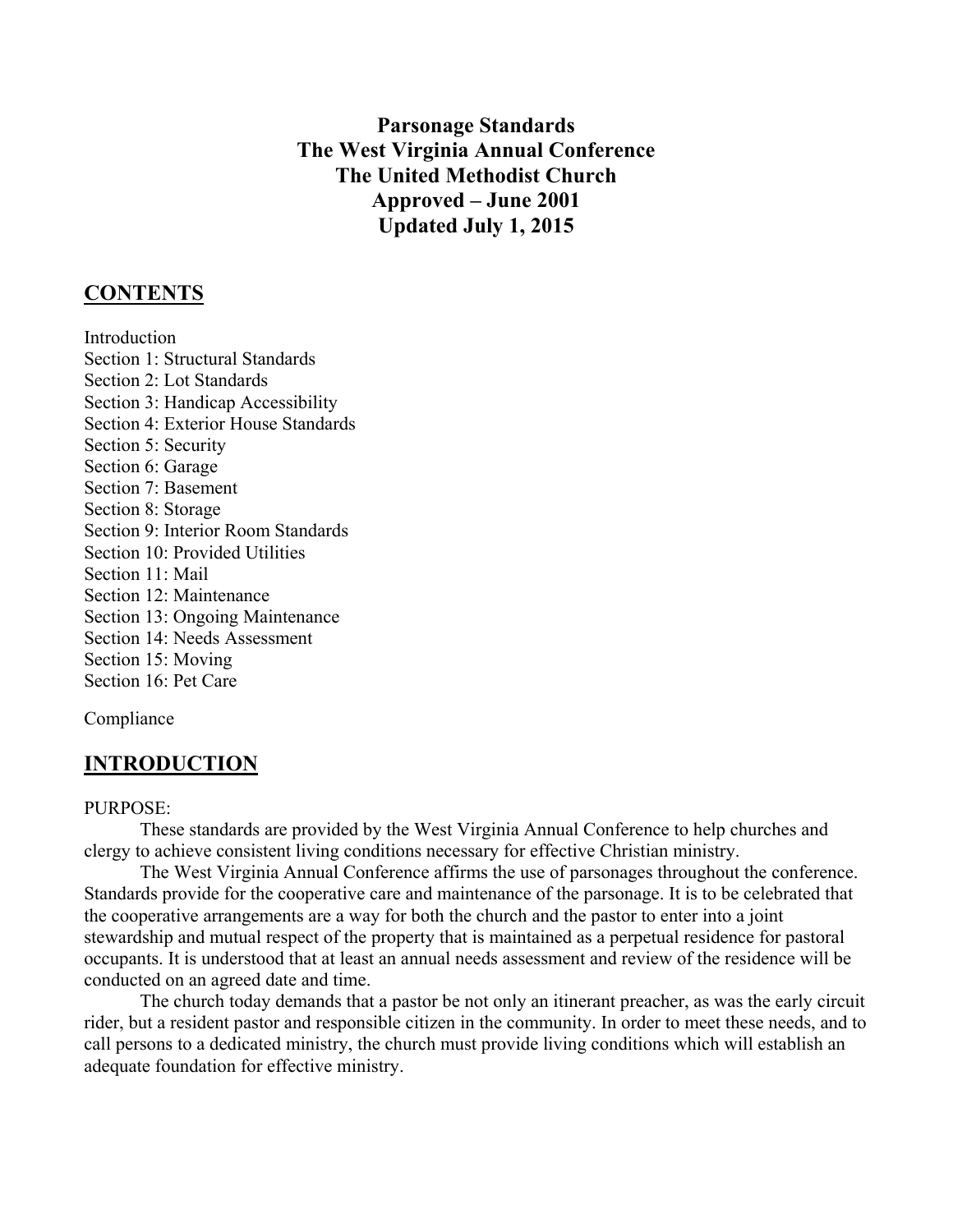#### DEFINITIONS:

The words "shall" and "recommended" as used in this document are defined as follows: **Shall**: indicates a required component of the standards.

**Should**: indicates an item which is strongly recommended by the standards.

**Recommended:** indicates an item which should be considered when possible and which would enhance parsonage living.

## 1. **STRUCTURAL STANDARDS**

 Parsonage should be of sound construction, providing living space of approximately 2,000 square feet or more.

- 1.2. Location:
- 1.2.1. Parsonage should be located in or near the community of the church or in a central location if more than one church is on the charge.
- 1.2.2. The parsonage shall be located in a residential neighborhood.
- 1.3 The parsonage shall meet all local building, utility and zoning codes.
- 1.3.1. The parsonage shall include a kitchen, living room, dining room, family room, a minimum of 3 bedrooms, preferably 4, laundry room, garage and storage, a minimum of 2 baths.
- 1.3.2. All plumbing, heating, and electrical systems shall meet the local and/or state building codes.
- 1.4 The office should be provided in the church. However, if it is not provided in the church, it should be provided in the parsonage. Office (either in the parsonage or church) should be equipped with adequate bookshelves, desk, files, storage closet for supplies, copying machine, computer or word processor, and telephone.
- 1.4.1. Charge shall provide internet access to the parsonage.
- 1.4.2. If the office is in the house, it should have an outside entrance.
- 1.4.3. The office space is in addition to rooms required in section 1.3.
- 1.5 Entrances: Entrances should be sheltered, and doors shall have workable locks.
- 1.6. Windows and Doors:
- 1.6.1. It is recommended that all windows throughout the house be energy efficient. Suitable window treatments shall be provided.
- 1.6.2. All windows and fixtures should be in good working order.
- 1.6.2. Window/door screens and storm windows (or combination windows) shall be provided.
- 1.7. Electrical: Electrical service shall meet all state and local codes. There should be a minimum of 200 amp grounded service with labeled circuit breaker. There should be a maximum of 6 receptacles or lights to each breaker. There should be a minimum of one electrical outlet on each wall longer than 6 feet to limit the need for extension cords.
- 1.7.1. Electrical work shall be done by certified personnel.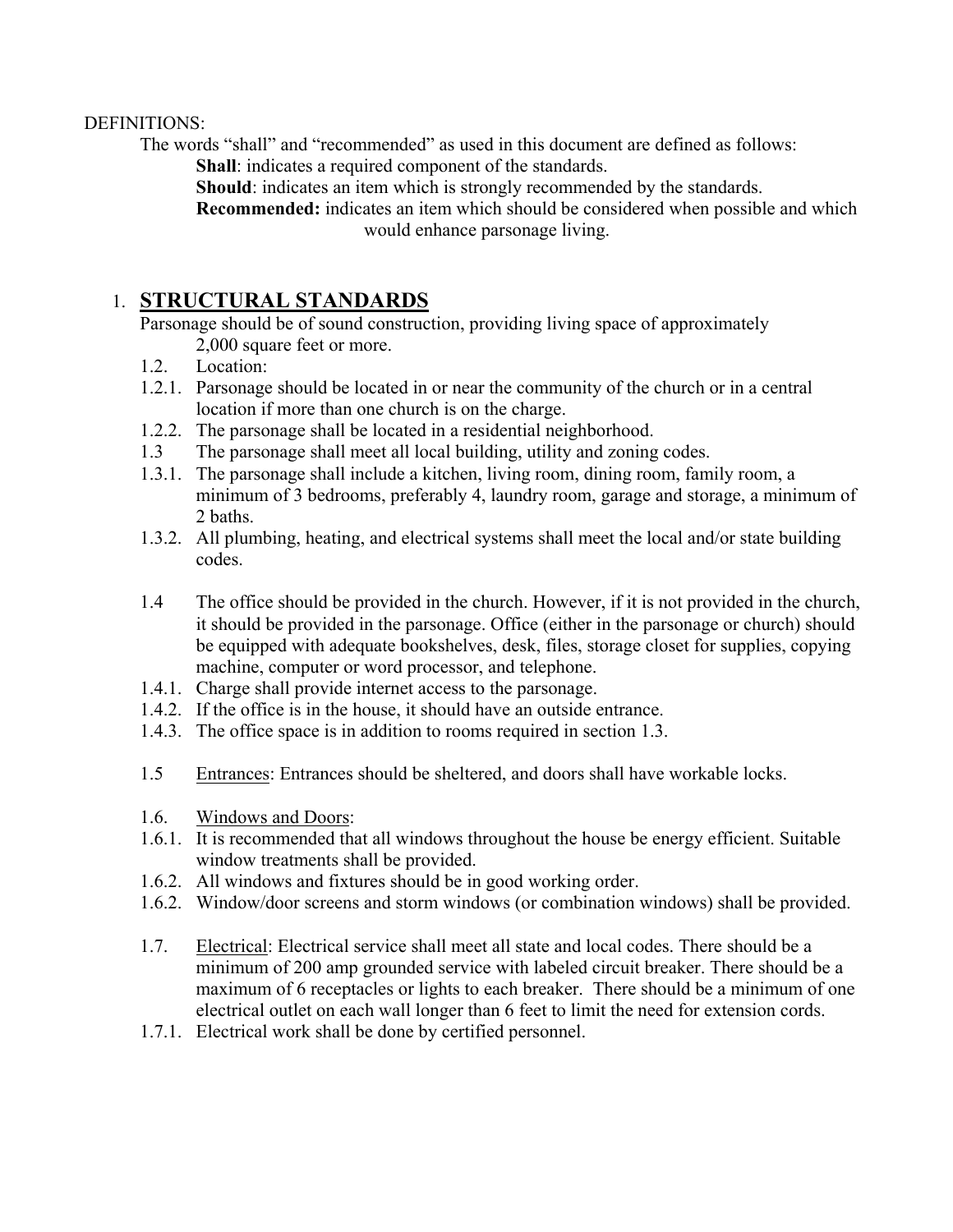#### 1.8. Heating and Cooling

- 1.8.1. Central heat which can maintain 68 degrees throughout the house is recommended.
- 1.8.2. Insulation which meets the standards of the local utility company shall be provided to add to the comfort of the house and the conservation of fuel.
- 1.8.3. Central air conditioning, window air conditioners, or ceiling fans in each bedroom shall be provided for summer cooling according to the climate of the area. A whole house attic fan is recommended.
- 1.9 Water
- 1.9.1. Domestic hot water, with a forty (40) gallon minimum tank, shall be provided.
- 1.9.2. Outside faucets shall be provided.
- 1.9.3. Effective drainage and sewage shall be provided.

## 2. **LOT STANDARDS**

2.1. Grounds: The grounds should be well-graded and drained. A relatively flat lot is preferable.

The parsonage lot shall include lawn, shade trees, shrubbery, space for garden and flower beds and hard surface walks to each door.

- 2.2. Maintenance, lawn care and snow removal shall be mutually arranged between the pastor and the charge.
- 2.2.1. Power lawn mower, hedge trimmer and snow removal equipment (if needed) shall be provided by the church.
- 2.3. The pastor or family will care for personally desired gardens and play equipment. The possible removal of such equipment shall be negotiated between the pastoral family and the Parsonage Committee prior to a pastoral transition.
- 2.4. A safe fenced area should be provided in the yard as needed for children and/or pets.

## 3. **HANDICAP ACCESSIBILITY**

(2016 Discipline, ¶2533 or applicable sections of current Discipline.)

- 3.1. It is recommended that no bi-level or split level homes be built or purchased for use as parsonages in the West Virginia Annual Conference. Continued use of such homes as parsonages limits the appointability of some pastors and pastors with family members with handicapping conditions.
- 3.2. It is recommended that doorways accommodate wheelchair accessibility.
- 3.3. It is recommended that ramped entrances have a 2% or less gradient.
- 3.3. When a parsonage is bought or built, it shall provide on the ground level: 1) one room that can be used as a bedroom by a person with a disability; 2) a fully accessible bathroom; 3) fully accessible laundry facilities. (2016 Discipline ¶2544.d).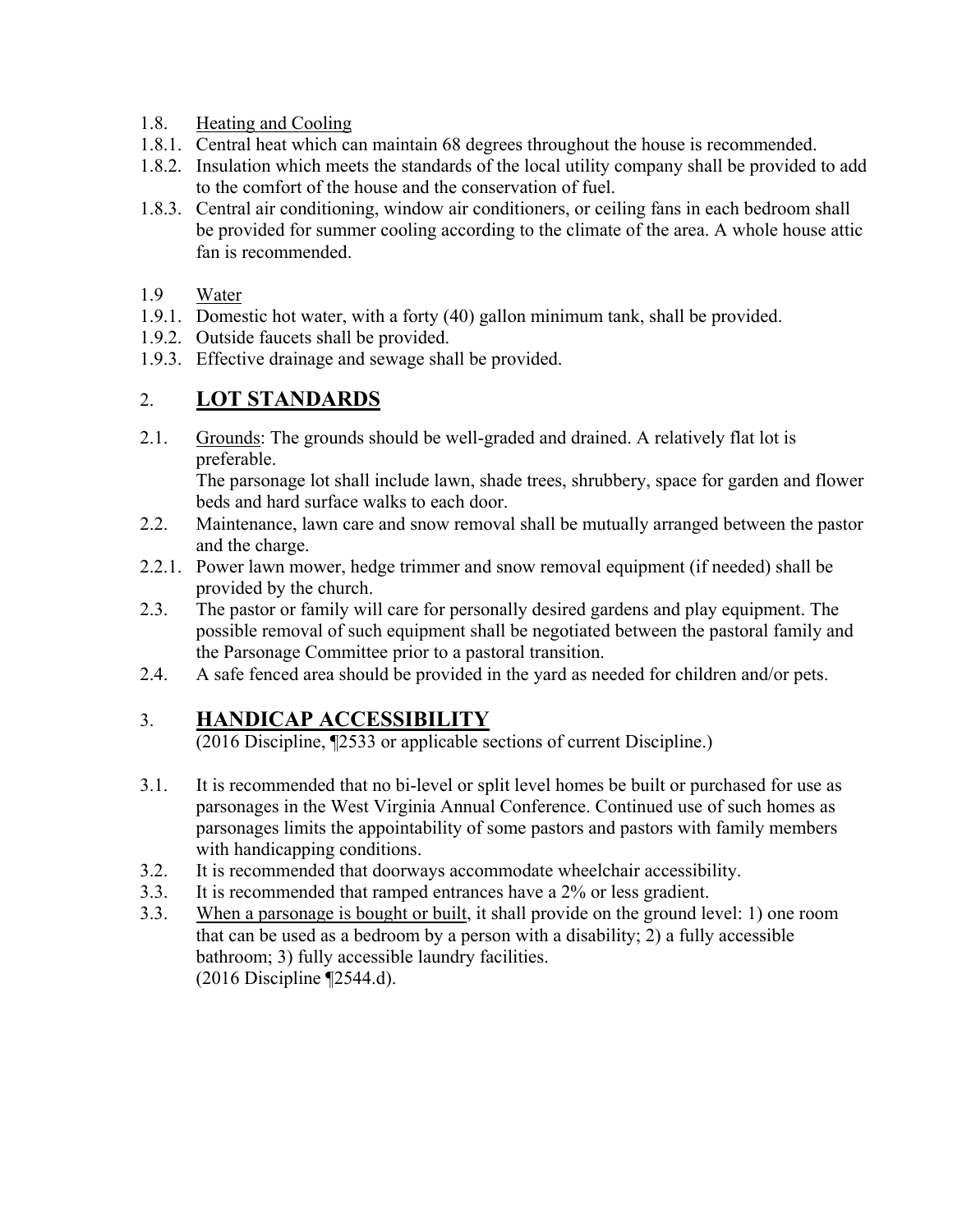# 4. **EXTERIOR HOUSE STANDARDS**

- 4.1. It is recommended that the exterior finish of the house be of low maintenance materials such as brick, stone, or durable non-asbestos siding.
- 4.2. All surfaces should be kept in good repair including: painting of siding and trim, repointing brick or stone and caulking of windows.
- 4.3. The parsonage roof shall be of good quality and inspected and repaired regularly to prevent leaks.
- 4.4. Sidewalks shall be smooth and of concrete or other durable surfaces.
- 4.5. Adequate lighting and Ground Fault Interrupt (GFI) outlets shall be provided for exterior electrical work.

# 5. **SECURITY**

- 5.1. Parsonages shall provide a safe and secure environment.
- 5.2. Deadbolt locks on external doors, secure windows with locking system, and external lights shall be provided.
- 5.3. Electronic security systems or other security measures shall be provided in areas where there is a threat of crime or violence. The threat of crime shall include theft and burglary of other homes or businesses in the area.
- 5.4. Working and approved smoke detectors and carbon monoxide detectors shall be provided. Radon testing, when needed, shall be provided.

# 6. **GARAGE**

- 6.1. There should be a garage or carport. Two car capacity is preferable.
- 6.2. If a garage is not provided, off-street parking should be available for two cars.
- 6.3. Garage floor and driveway shall be of hard surface and in good repair.
- 6.4. There shall be adequate overhead lighting and access lighting.
- 6.5. There shall be an easy operating overhead door. Automatic door opener is recommended.

# 7. **BASEMENT**

(where applicable)

- 7.1 The area shall be clean and dry, of either concrete or block construction, painted with water-sealing masonry paint, with a sealed or covered concrete floor.
- 7.2 The area shall be regularly tested for radon and treated as needed.
- 7.3 Dry, water free space shall be available for storage of personal items and moving wardrobes.
- 7.4 A de-humidifier shall be furnished if necessary.
- 7.5 If required living space is located in the basement, then these areas shall meet the standards listed for rooms specified in section 9 and have a finished ceiling.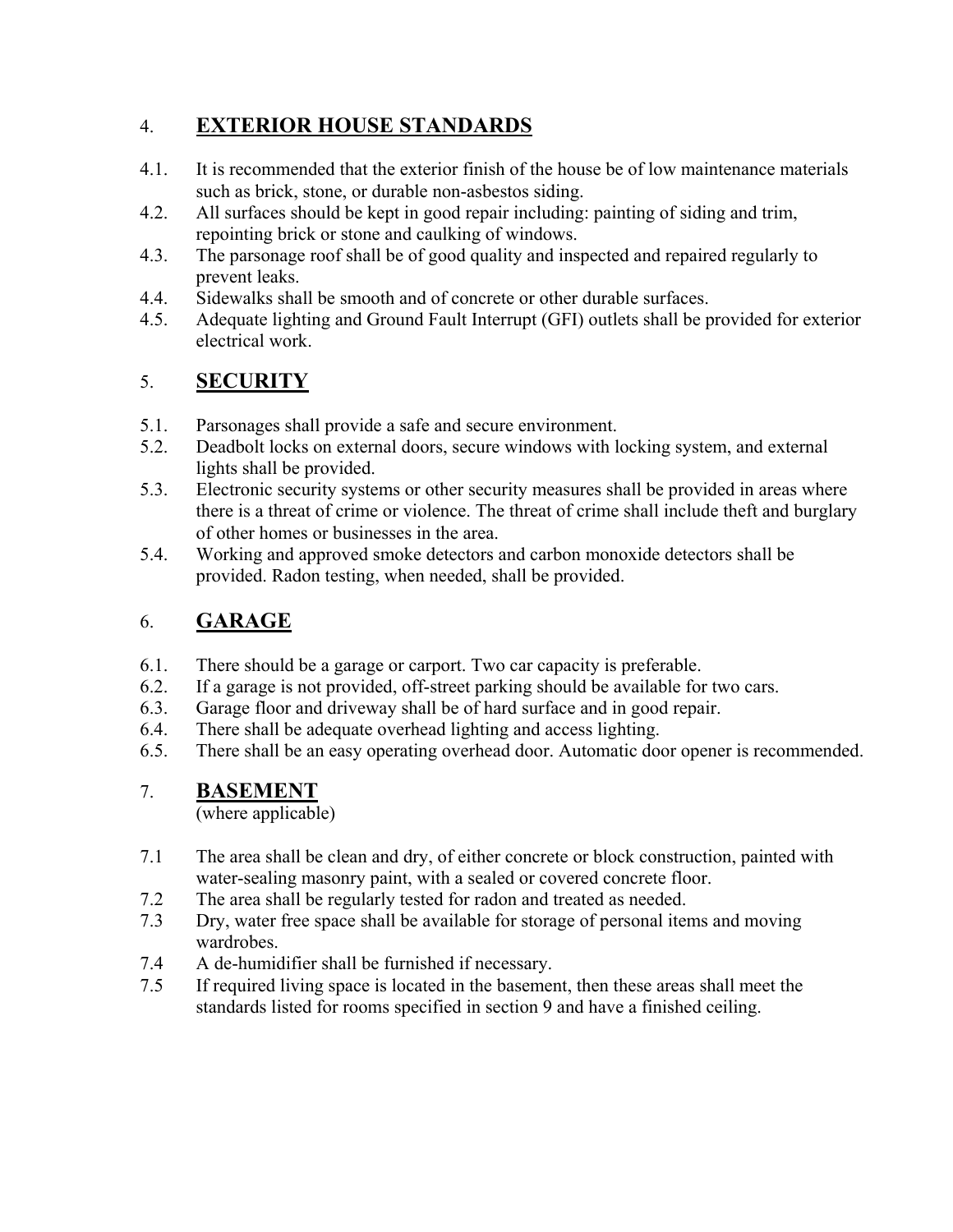# 8. **STORAGE**

- 8.1 Heated storage shall be provided to protect liquid products, i.e., paint, canned goods, etc. as well as excess furnishings, boxed items, off-season clothing, food freezer, etc., that require protection from rust, mildew and cracking.
- 8.2 Storage for lawn and garden tools, mowers, snow blowers, tillers, tires, ladders, etc., may be unheated.
- 8.3 Sometimes a charge may need to expand or add storage due to pastoral families moving from parsonages of various sizes and the needs that may be encountered due to that fact.
- 8.4 All storage areas shall be kept safe and secure, dry, and readily accessible.

# 9. **INTERIOR ROOM STANDARDS**

## 9.1 **Kitchen**

### 9.1.1 Utilities

- 9.1.1.1. A family sized (20-22 cu. ft) frost-free refrigerator shall be provided.
- 9.1.1.2. A high-efficiency range, preferably self-cleaning shall be provided.
- 9.1.1.3. A dishwasher shall be provided.
- 9.1.1.4. A garbage disposal shall be provided when it would not interfere with septic tank use.
- 9.1.2. A double sink with mixing faucets shall be provided.
- 9.1.3. Kitchen cabinets shall be of standard size and quality with drawers and shelving. Counter space, covered with easily maintained surface of ceramic, laminate, or Corian type material, shall be provided. Sufficient storage space for food, dishes and cooking utensils shall be provided.
- 9.1.4. At least three GFI electrical outlets shall be provided above the counters. A minimum of two circuits for the area should be provided and consideration should be given to dedicated circuits for the refrigerator, dishwasher and microwave oven.
- 9.1.5. An attractive ceiling light shall be provided.
- 9.1.6. Floors shall be covered with non-skid linoleum/tile or stain resistant carpet.
- 9.1.7. There should be adequate space for a dinette or breakfast bar in the kitchen.

## 9.2 **Living Room**

- 9.2.1 Shall provide a minimum of 180 square feet (15' X 12') or larger.
- 9.2.2 Shall have wall to wall carpeting, hardwood floor, or laminate floor covering.

## 9.3 **Dining Room**

- 9.3.1. Shall be adequate size and easily accessible for family dining and entertaining.
- 9.3.2 Shall have wall to wall carpeting, hardwood floor, or laminate floor covering.
- 9.3.3 There should be an attractive overhead light fixture.

## 9.4 **Bathrooms**

- 9.4.1. Tile or vinyl floor covering is preferable.
- 9.4.2. Modern, workable fixtures shall be provided.
- 9.4.3. Outlets above the countertops shall be GFI standard.
- 9.4.4. A switch controlled ceiling light and ventilation fan shall be provided.
- 9.4.5. A minimum of one bath shall provide a tub with shower in good working condition.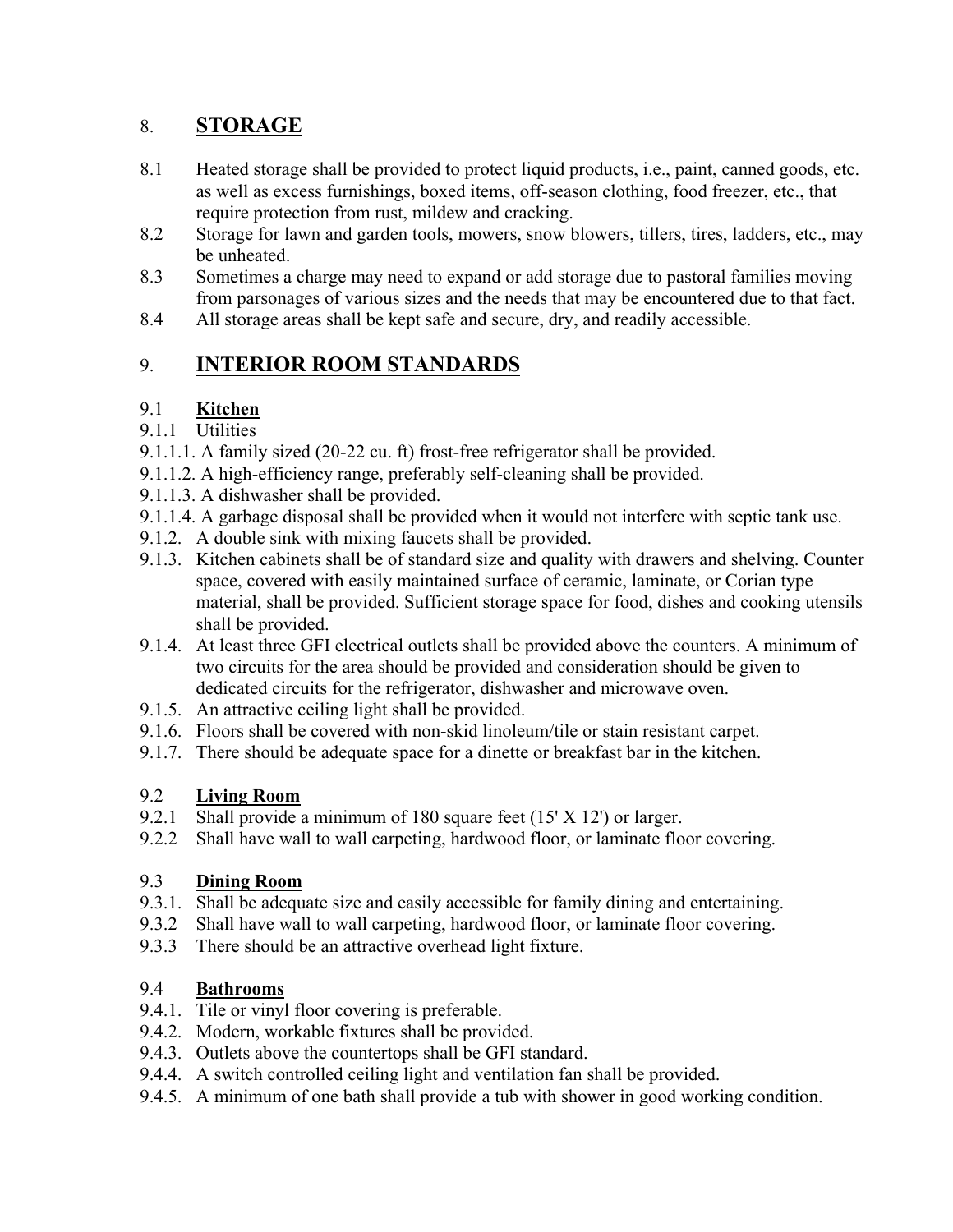- 9.4.6. A mirror and a medicine cabinet, or a combination shall be provided.
- 9.4.7. Standard towel bars shall be provided.
- 9.4.8. Adequate linen storage, with shelving, shall be provided.

### 9.5 **Bedrooms**

- 9.5.1. All bedrooms shall be individually accessible.
- 9.5.2. Each room shall have a closet.
- 9.5.3. Shall have wall to wall carpeting, hardwood floor, or laminate floor covering.
- 9.5.4. Each room shall be large enough for ease of movement around furniture. Suggested minimum for master Bedroom: 180 sq. ft. (15' X 12'). Other bedrooms minimum of 144 sq. ft  $(12' \times 12')$
- 9.5.5 Bedrooms should contain attractive ceiling light and a wall-switched outlet.

#### 9.6 **Family room**

- 9.6.1. Shall have wall to wall carpeting, hardwood floor, or laminate floor covering.
- 9.6.2 There should be attractive lighting.

### 9.7. **Laundry Room**

- 9.7.1. Automatic washer and dryer with proper exterior venting shall be provided.
- 9.7.2. There should be adequate lighting and work space. 41
- 9.7.3. There shall be a utility sink.

#### 9.8 **Window Treatments**

9.8.1 The church shall provide window treatments in every room (e.g. blinds, drapes, curtains)

### 9.9 **Other furnishing**

9.9.1 All other furnishings shall be the responsibility of the pastor and family.

## 10. **PROVIDED UTILITIES**

(listed utilities are in effect from either former guidelines or conference rulings since the former guidelines were approved)

Utilities shall be paid by the local church including heat, gas, electricity, fuel, water, water conditioning system and maintenance where needed, basic telephone service sewage, and trash disposal. Church shall provide good television reception by cable, satellite or antenna. Church is responsible for costs associated with initial installation; pastor is responsible for monthly fees where applicable. In order to minimize fees and deposits, the utilities, including the telephone, shall be in the name of the local church or charge, unless this results in a higher business rate schedule. Church shall provide basic internet service (updated 2015).

## 11. **MAIL:**

- 11.1 Mail service shall be provided by home delivery or a Post Office box.
- 11.2. Parsonages mailing address, including Post Office box, shall be different from that of the charge. Any fee for the parsonage Post Office box shall be paid by the charge.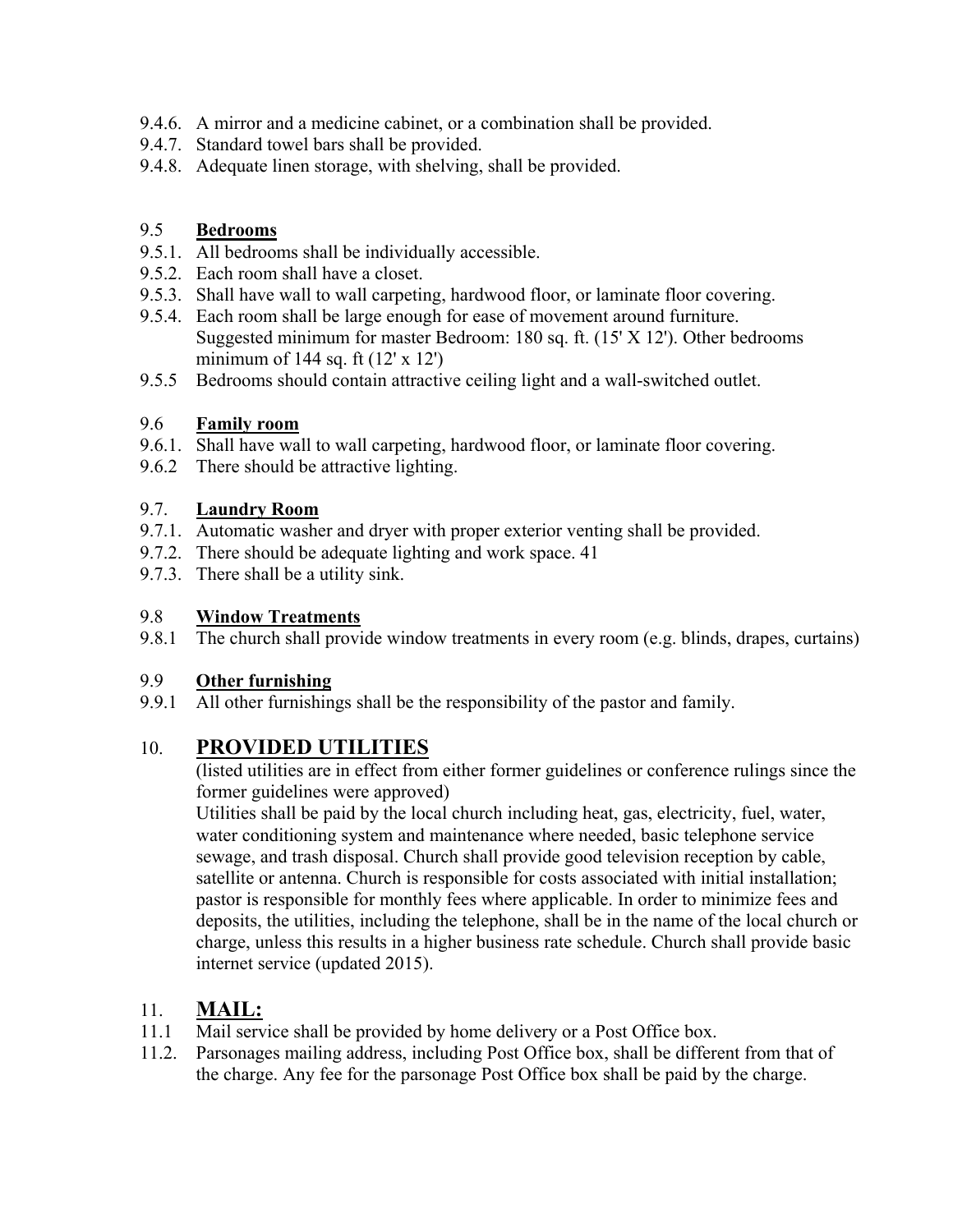## 12. **Maintenance:**

- 12.1. Pastor and family may do maintenance when needed, but shall not be required to do it. Materials required for maintenance shall be provided by the church/charge.
- 12.2 Interior painting should be done when walls/trim become stained and cannot be restored by cleaning; or at the time of a change of appointment (upon consultation with the incoming pastor); or at a minimum of once every five years.

### 12.3. **Carpet**

- 12.3.1 Padding and Installing: Carpets should be professionally laid and padding should be 5/8 or 7/16 inches thick. It is recommended that new carpet be laid in the spring or the fall.
- 12.3.2. Cleaning: Carpets should be cleaned as needed in the main living areas with a minimum of every two years. Church shall pay for the cleaning.
- 12.3.3 Replacement: For medium to high grade carpet, evaluation of wear should be made after 8 years in high traffic areas (living room, dining room, hallways), 10 years in lower traffic areas.
- 12.4. Discarded items or replaced appliances shall be removed from the parsonage or church property within three weeks after replacement.
- 12.5 Chimney examination and cleaning shall be done at least annually, especially in the case of fireplace or wood-burning stoves.

### 12.6. **Water**

- 12.6.1 Sewer and septic systems shall be examined and cleaned regularly.
- 12.6.2 Private water supplies shall be tested according to the US EPA recommendations.

## 12.7. **Major Renovations**

- 12.7.1 Major renovations should be done as quickly as possible and coordinated with the parsonage family schedule.
- 12.7.2. If major renovations are planned for a moving year, they shall be coordinated with both outgoing and incoming pastors to minimize the disruption to both families.
- 12.8 All smoke detectors, carbon monoxide detectors, and fire extinguishers shall be checked annually, by the pastor, and by the church at a change of appointment.

## 12.9 **Vermin Control**

- 12.9.1. Foundation walls, attic eaves and soffit areas shall be secure to keep out rats, mice, bats, birds and squirrels.
- 12.9.2 Termite and other insects shall be controlled through certified annual inspections and treatment, where needed.

## 12.10 **Parsonage Record Book:**

The record book shall include an up-to-date listing of all appliances, window and floor coverings owned by the church. It shall include all warranties, guarantees, repair lists, and the instructions for the use of equipment belonging to the parsonage. The record shall indicate when and from whom purchased and whom to call for service. The record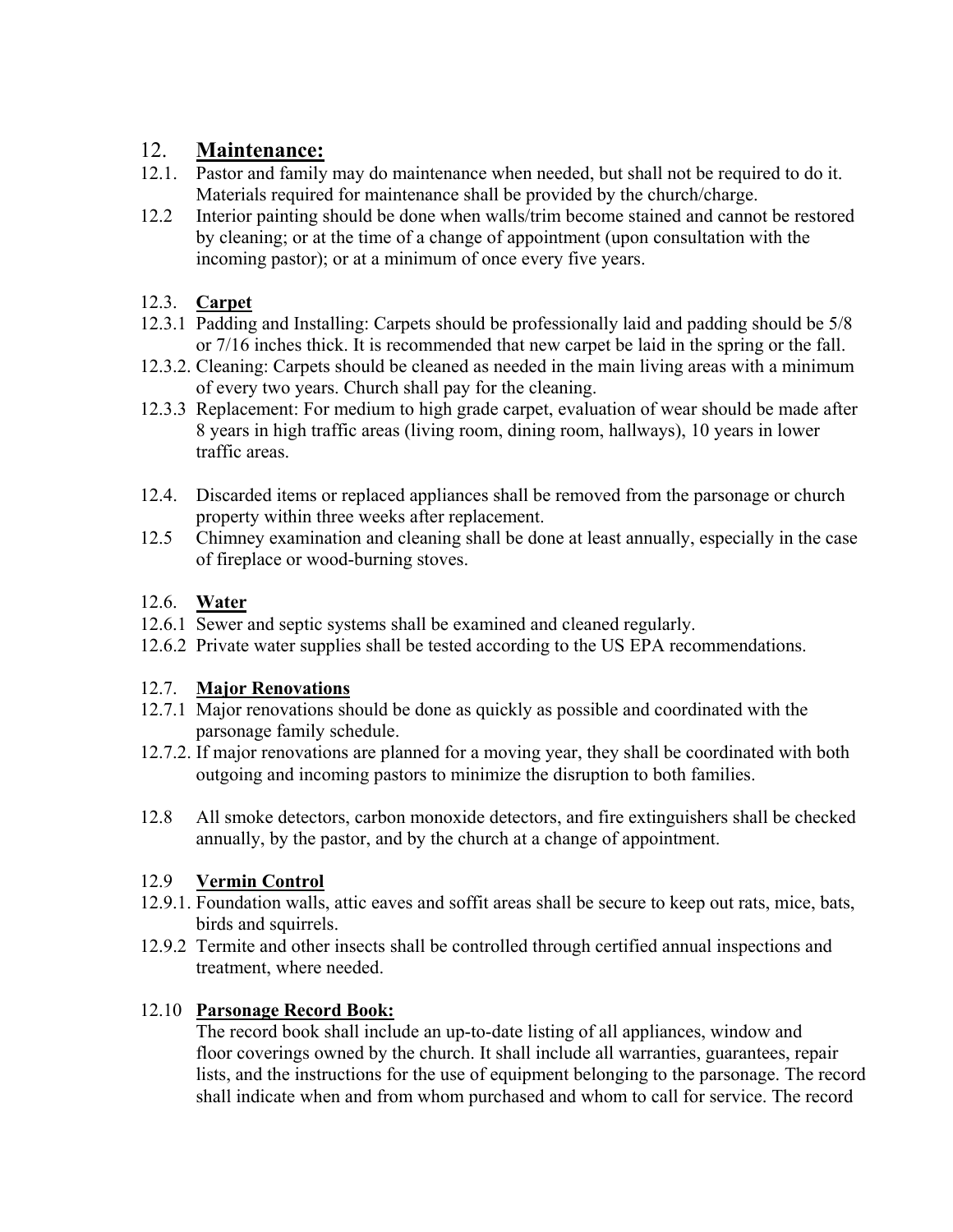book shall also include records of improvements. A copy of the parsonage standards shall be included in the parsonage book. The record book shall be kept in the parsonage.

#### 13. **Ongoing Maintenance:**

- 13.1 The church shall budget annually, equal to 2 1/2% of the replacement value of the parsonage, for repairs, renovations, remodeling, or replacement as specified in the annual parsonage needs assessment.
- 13.1.1 A discretionary parsonage repair fund for the use of the pastoral family is recommended (a minimum of \$500 is suggested.) Any surplus at the end of the fiscal year shall be kept in reserve to provide funds for future replacement of appliances.
- 13.2 Any major improvements which cost over 25% of the value of the parsonage shall comply with ¶2521 of the 2016 Discipline or applicable sections of successive Discipline.
- 13.3 An escrow account should be maintained by the church for large repairs in the parsonage.
- 13.4 Insurance should be equal to 80 90 % of replacement value of the parsonage.
- 13.5 Renters Insurance to cover possessions of pastor's family should be maintained by the pastor.

### 14. **Needs Assessment:** (2016 Discipline, Par 2533.4)

The parsonage is to be mutually respected by the pastor's family as the property of the church and by the church as the private home of the pastor's family. An annual review shall be conducted by the Trustees or Parsonage Committee, PPR Chairperson, and the pastor/parsonage family by walking through the parsonage to discover needed repairs, improvements and decorations. Special attention shall be given to health and safety factors. The initiative should be assumed by the Trustees/Parsonage Committee or the pastor, since it is their joint responsibility to maintain the parsonage in good condition and will be conducted at a mutually agreed upon time. The parsonage, however, is the pastor's home and any assessment shall be scheduled in plenty of time to meet with the convenience of the family with the pastor being present. Needs reported by the pastor between the annual reviews shall be dealt with as the need arises. During the Needs Assessment, a copy of the Parsonage Standards and a list of improvements done over the past year should be available. A periodic "Open House" hosted by the parsonage family is a recommended, but optional, social gathering. **This does not take the place of the Needs Assessment.** 

## 15. **Moving**

- 15.1 **Responsibilities of the outgoing parsonage family at the time of the move:**
- 15.1.1 Remove all personal property from the parsonage.
- 15.1.2 Leave the house clean, particularly appliances, closets, cabinets and bathrooms. **Professional cleaning is recommended.**
- 15.1.3 Remove or arrange for removal of all trash and discarded items.
- 15.1.4 Collect all parsonage keys and give them to the incoming pastoral family. Be certain that all keys (church and parsonage) are clearly identified.
- 15.1.5 Leave notes on whom to call in case of emergency.
- 15.1.6 Leave notes on whom to call for service and repairs.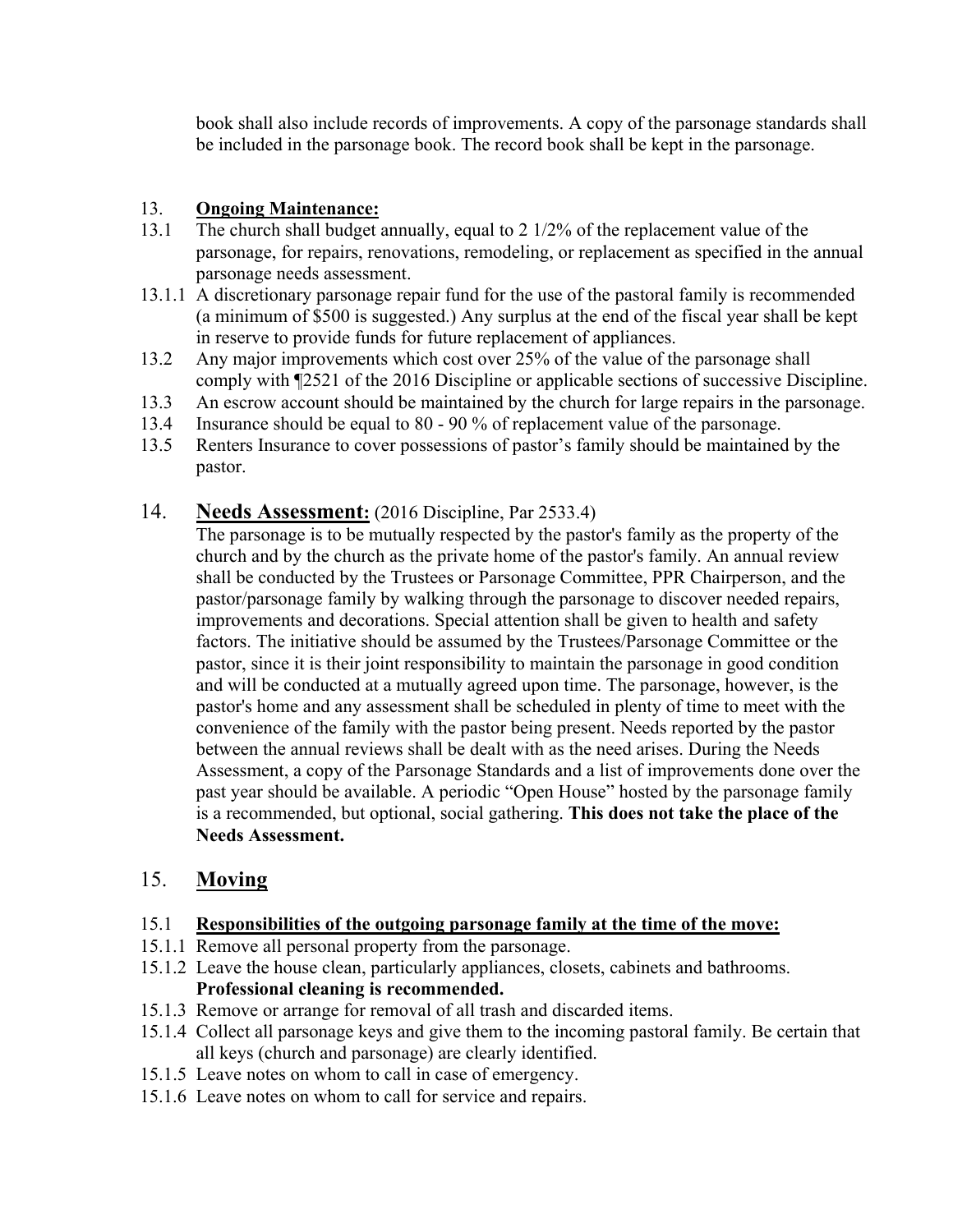- 15.1.7 Sanitize the house for pet odors and smoking odors.
- 15.1.8 Leave the parsonage book where it is readily available.

#### 15.2 **Responsibilities of church/charge at the time of a move:**

- 15.2.1 Wash curtains, dry clean drapes and window coverings or replace as needed, and wash all windows.
- 15.2.2 Have all carpets cleaned immediately following the incoming move. Treat hardwood floors as applicable.
- 15.2.3 Have all smoke detectors, carbon monoxide detectors, and fire extinguishers checked and in proper working order.
- 15.2.4 Have all appliances in good repair and working order.
- 15.2.5 Have all faucets, drains, and drain closures in good working order.
- 15.2.6 Painting and repairs should be made in coordination with the incoming family's needs.
- 15.2.7 Parsonage should be cleaned between occupants to make the parsonage ready for the new pastor. **Professional cleaning is recommended.**
- 15.2.8 It is the church's responsibility to see that the Cabinet Checklist (see 14.4.1) is completed.

#### 15. 3 **Costs:**

- 15.3.1 The cost of professional moving, subject to limitations, shall be paid by the church or charge to which the pastor is moving. This cost will be assumed by the Conference in the case of Superintendents or other special conference appointments.
- 15.3.2 The Charge or Conference shall be responsible for paying the moving costs. There shall be at least two estimates for the move and the charge or conference shall consult with the pastor concerning which estimate to accept.
- 15.3.3 Professional packing, wardrobes and boxes furnished by the movers shall be the expense of the pastor.
- 15.3.4 When a pastor moves from outside the Conference, the charge shall only be responsible for that portion of the cost from the Conference boundary to the charge.

#### 15.4 **Miscellaneous**

- 15.4.1 A moving checklist provided by the District Superintendent shall be completed and signed by the pastor and a representative of the church before moving.
- 15.4.2 For retired pastors and spouses, or surviving spouses of pastors who have died while in active pastoral service, the Annual Conference shall pay the moving expenses of one move.

### 16. **Pet Care:**

While it is the right of the parsonage family to have pets, it is also the responsibility of the pastor and his/her family to assume proper care for the maintenance of pets and property. With regards to the parsonage, this involves the following: The pastor shall:

- 16.1 Provide proper care for pets as approved by humane society guidelines.
- 16.2. Assume the financial responsibility for and obtain the permission of local church as to the construction and maintenance of semi-permanent pet facilities, i.e. kennel, dog house, etc.